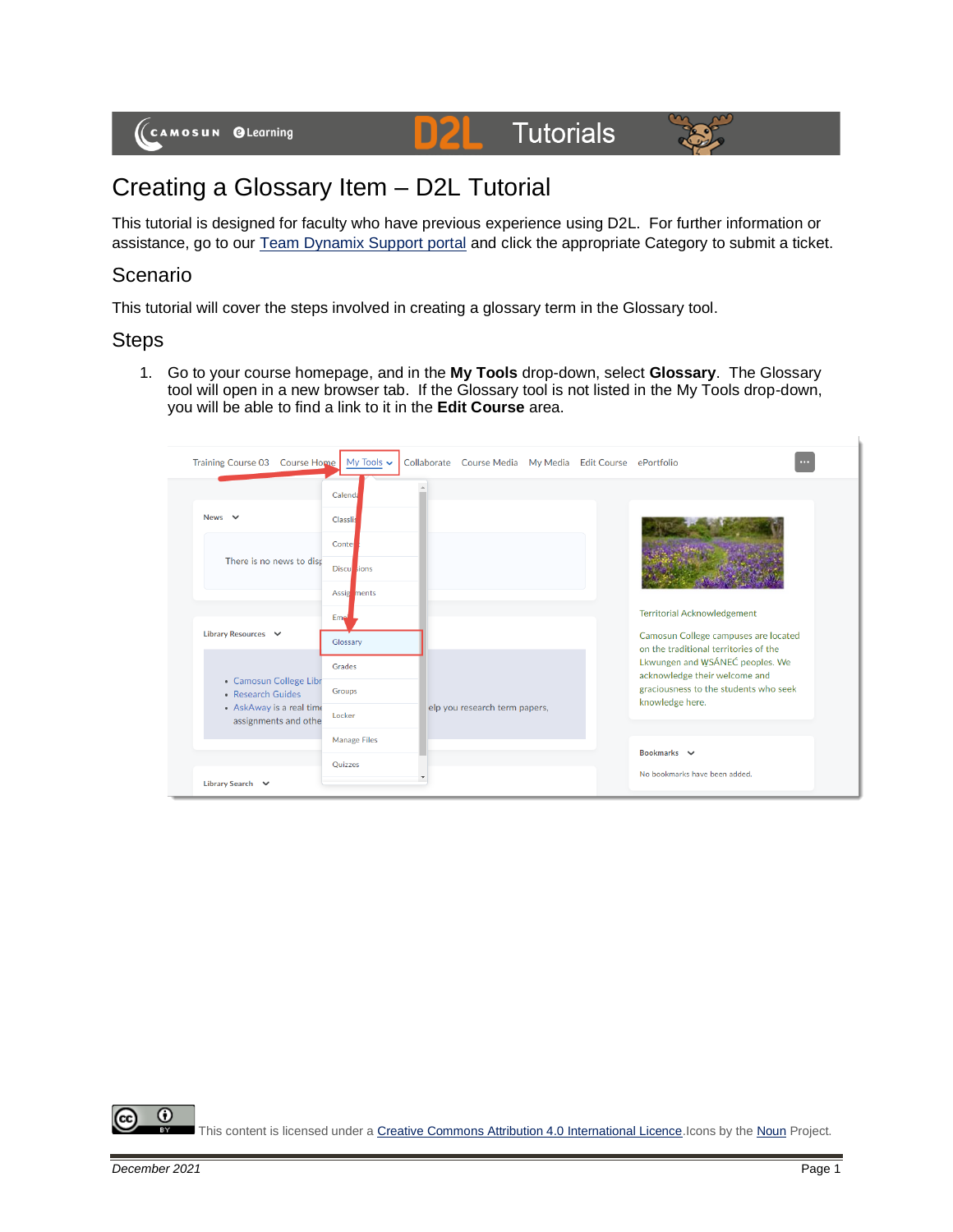2. In the Glossary pop-up box that opens, click **New Term**.

| Glossary        |                                                                                    |
|-----------------|------------------------------------------------------------------------------------|
| <b>New Term</b> | <b>Import Terms</b>                                                                |
|                 | # A B C D E F G H I J K L M N O P Q R S T U V W X Y Z                              |
|                 | You haven't created any glossary terms. Click Add Term to add a new glossary term. |
|                 |                                                                                    |

3. Give your new term name, and a Definition. If you would like to include a link to a Content page with your glossary term, select that Content page from the **Link to Content Topic** drop-down. Click **Save** to save your glossary term, or **Save and New** to save your term and immediately create another term.

| <b>New Term</b>                                                                                                                                                                                    |    |
|----------------------------------------------------------------------------------------------------------------------------------------------------------------------------------------------------|----|
| Term <sup>*</sup><br><b>Rubric</b>                                                                                                                                                                 |    |
| <b>Definition</b>                                                                                                                                                                                  |    |
| I<br>в<br>$+$<br>Paragraph<br>7 9 8 5<br>5C<br>$\langle \rangle$<br>17.1px $\sim$<br>Lato (Recom                                                                                                   | 5G |
| Sometimes described as "scoring tools", rubrics can be used to grade students by listing<br>the criteria by which they are to be graded, and the number of "points" assigned to each<br>criterion. |    |
|                                                                                                                                                                                                    | h. |
| Link to<br><b>Content Topic</b>                                                                                                                                                                    |    |
| Teaching Online for New Instructors: Rubrics                                                                                                                                                       |    |
|                                                                                                                                                                                                    |    |
| <b>Save and New</b><br>Cancel<br><b>Save</b>                                                                                                                                                       |    |

 $\odot$ (cc) This content is licensed under [a Creative Commons Attribution 4.0 International Licence.I](https://creativecommons.org/licenses/by/4.0/)cons by th[e Noun](https://creativecommons.org/website-icons/) Project. вy